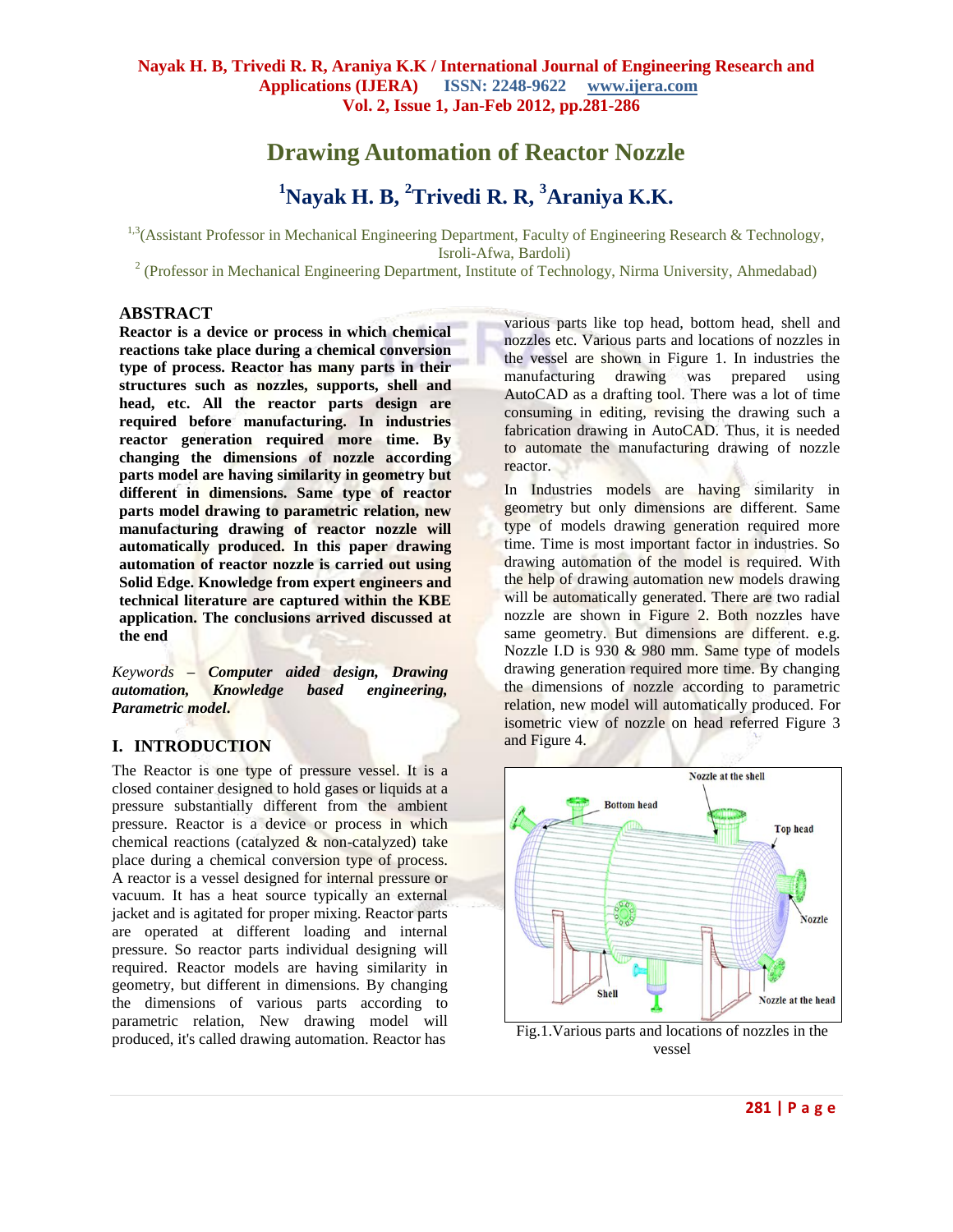



Fig.3. Nozzles on head



Fig.4. Nozzle on Head (Isometric view)

## **II. LITERATURE REVIEW**

Lin, B. T. and Hsu, S. H. [\[1\]](#page-5-0) have described an automated design system for drawing dies using CAD software. Taking advantages of pre-built design knowledge base and data base, this system is able to output designs of the main components of a drawing, such as upper dies, lower dies and blank holders, upon users input of design information of blank lines, punch open lines, press data, and types of subcomponents such as hooks, guides, and stopper seats. This die design system is built on top of CATIA V5, and makes use of its built in modules, including part design, automation and scripting and knowledge advisor.

Chavali .S.R and Sen C. and Mocko G. M and Summers J. D. [\[2\]](#page-5-1) have discussed the development and usage of rule based design (RBD) in an industrial engineer-to order (ETO) application is presented. First, three different design and geometric modeling processes are discussed for specifying customized bottle packaging systems, assemblies, and components. These processes include: (1) a manual method in which custom design specifications are uniquely created using two-dimension CAD software, (2) a custom in-house Visual Basic automated system built on a commercially available three-dimension solid modeling package, and (3) a commercially available rule-based system integrated with a commercially available three-dimensional solid modeling software tool. The advantages and limitations of the different modeling approaches are presented and evaluated qualitatively.

Chapman C. B and Pinfold M. [\[3\]](#page-5-2) describes a knowledge based engineering system (KBES). knowledge based engineering (KBE) is fundamentally about reuse in engineering knowledge to further multiply productivity by documenting rules & using them to automate design procedures. KBES to extend the current capabilities of automotive body in white (BIW) engineers. It allow them to respond dynamically to change within a rapid timeframe and to assess the effects of change with respect to the constraints imposed upon them by other product cycle factors, the systems operates by creating a unified model description that queries rules as to the suitability of the concept design and is built using a standard KBES to reduce project cost and system implementation.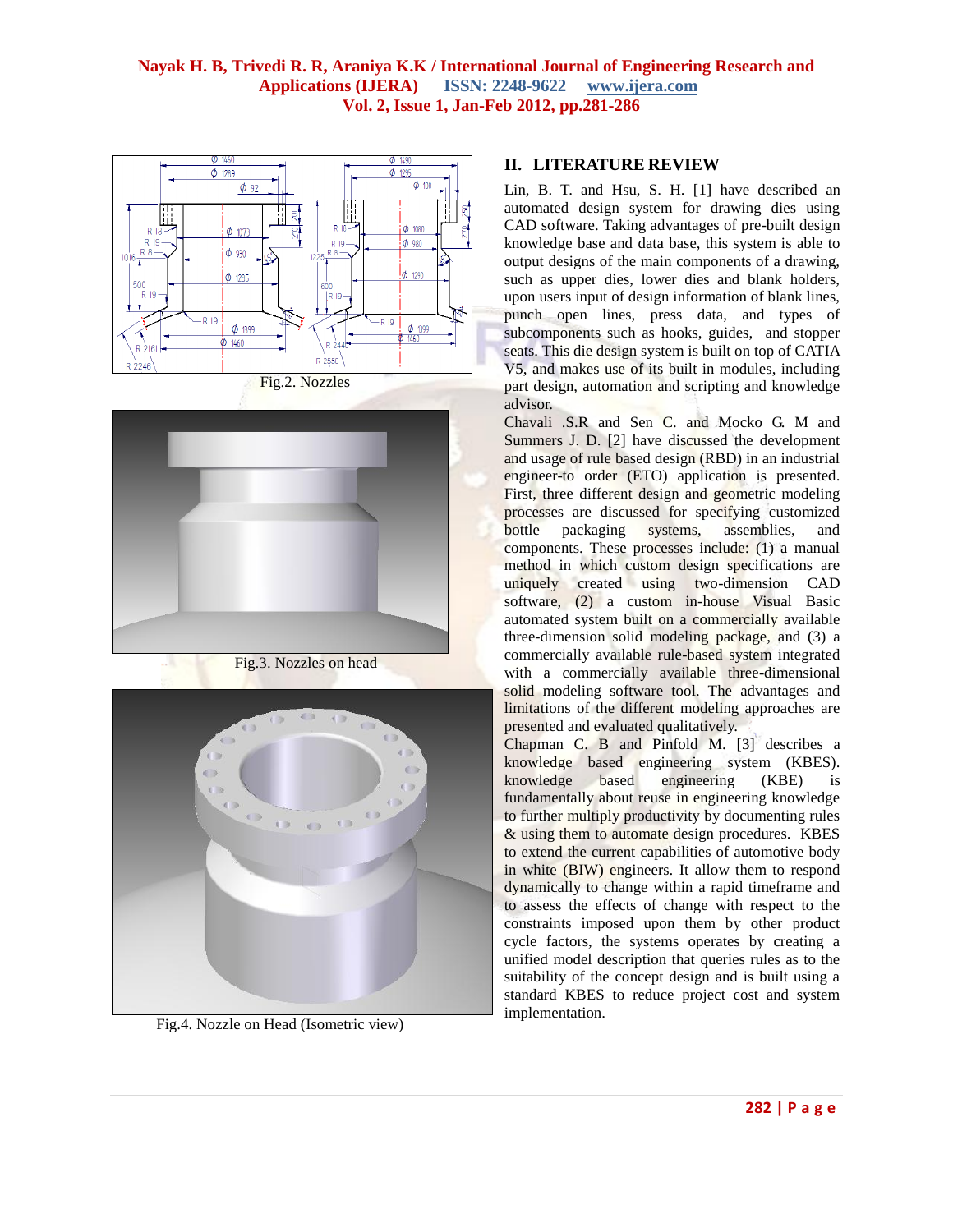#### **III. RESEARCH METHODOLOGY**

It should be noted that all reactor parts are design as per ASME section VIII, Division II [\[4\]](#page-5-3). On order to reduce cycle time in designing the reactor nozzles, the automation has been produced by using solid Edge ST-2 [\[6\]](#page-5-4) and it linked with Microsoft excel [\[7\]](#page-5-5). The software provides the detail manufacturing drawing of the nozzle. The software needs required inputs and necessary information for nozzle drawing. The drawing drawn on the screen corresponds directly with the inputs supplied. The benefit of this feature is that the user always knows where they are within the design. Procedure for drawing automation of reactor nozzle is shown in Figure 5.





Fig.6. 2D Model

Designer designing nozzle the most important components of nozzle are flange, nozzle and head or shell. For this user has to consider 2D model of nozzle. It's shown in Figure 6. Geometric relationships control the orientation of an element with respect to another element or reference plane. Geometric relationships control a sketch changes when edits are made. Sketch displays and places geometric relationships draw. After complete the sketch, use the various relationship commands and the relationship assistant to apply additional geometric relationships. For automation of reactor nozzle applied more than hundred geometric relationships. For geometric relationships referred Figure 7.



Fig.7. Geometric Relationships

Nozzle main parts Nozzle ID, Hub Height, Hub OD, Neck OD, Bolt Hole Dia., Flange OD, BCD, Flange Height, Neck height, Lip Height, Lip Radius, Lip Angle, Chamfer, Chamfer Angle, Lip OD, Lip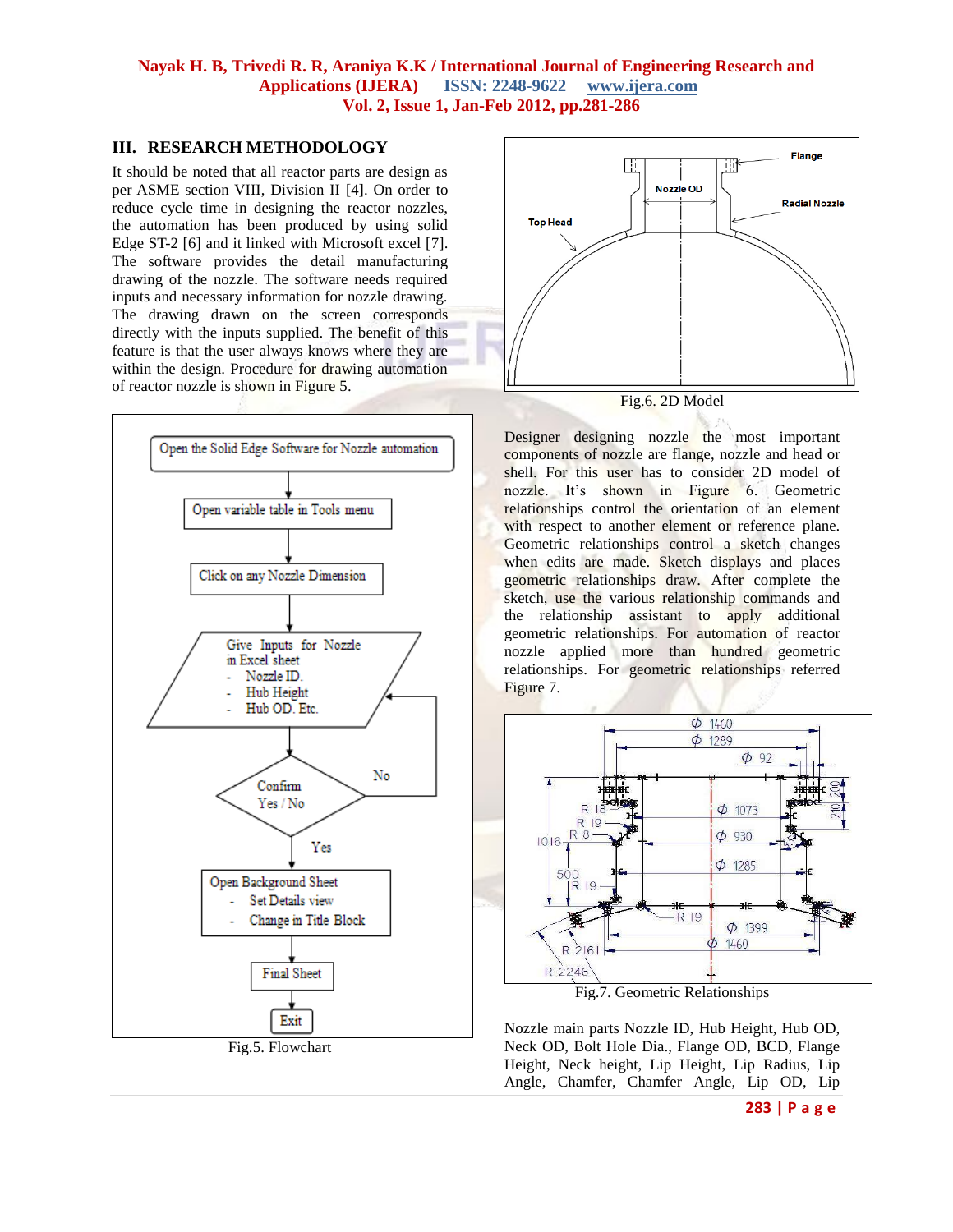Reference OD, Head Inner Radius, Head Outer Radius and Neck Angle that all nozzle parts taken as users inputs. Nozzle inputs are shown in excel sheet Figure 8 and this excel sheet link applied in variable table formula.

The variable table use to define and edit functional relationships between the variables and dimensions of a design in a familiar spreadsheet format. When select the variables command, the variable table is displayed. Each row of the table displays a variable. A series of columns is used to list the various properties of the variable, such as type, name, value, rule, formula, and range. Variable for nozzle drawing automation table referred Figure 9.

| <b>Inputs</b>            | <b>Radial Nozzle on Head</b> |                                      |  |
|--------------------------|------------------------------|--------------------------------------|--|
| Nozzle ID                | 930                          | mm                                   |  |
| <b>Hub Height</b>        | 500                          | mm                                   |  |
| Hub OD                   | 1285                         | mm                                   |  |
| Neck OD                  | 1073                         | mm                                   |  |
| <b>Bolt Hole Dia.</b>    | 1289                         | mm<br>mm<br>mm<br>mm                 |  |
| Flange OD                | 1460                         |                                      |  |
| <b>BCD</b>               | 92                           |                                      |  |
| <b>Flange Height</b>     | 200                          |                                      |  |
| <b>Neck height</b>       | 210                          | mm<br>mm                             |  |
| Lip Height               | 8                            |                                      |  |
| <b>Lip Radius</b>        | 24                           | mm                                   |  |
| Lip Angle                | $\overline{z}$               | o<br>mm<br>$\ddot{\mathbf{0}}$<br>mm |  |
| Chamfer                  | 5                            |                                      |  |
| <b>Chamfer Angle</b>     | 45                           |                                      |  |
| Lip OD                   | 1460                         |                                      |  |
| Lip Ref. OD              | 1399                         | mm                                   |  |
| <b>Head Inner Radius</b> | 2161                         | mm                                   |  |
| <b>Head Outer Radius</b> | 2246                         | mm                                   |  |
| <b>Neck Angle</b>        | 45                           | ø                                    |  |

Fig.8. Excel Sheet

| Type       | Name   | Value      | Rule       | Formula           | Range | Expose                  | <b>Exposed Name</b>    |
|------------|--------|------------|------------|-------------------|-------|-------------------------|------------------------|
| Dim        | V4460  | 1285.00 mm | Paste Link | @'C:\Users\Nayak\ |       | $\overline{v}$          | Hub OD                 |
| Dim.       | V1896  | 500.00 mm  | Paste Link | @'C:\Users\Nayak\ |       | ⊽                       | Hub Height             |
| Dim        | V4446  | 930.00 mm  | Paste Link | @'C:\Users\Nayak\ |       | ⊽                       | Nozzle ID              |
| Dim        | V3389  | 45.00 deg  | Paste Link | @'C:\Users\Nayak\ |       | ⊽                       | Neck_Angle             |
| Dim        | V11579 | 2246.00 mm | Paste Link | @'C:\Users\Navak\ |       | г                       |                        |
| <b>Dim</b> | V7603  | 2161.00 mm | Paste Link | @'C:\Users\Nayak\ |       | ⊽                       | Nozzle Inner Radius    |
| Dim.       | V3531  | 1399.00 mm | Paste Link | @'C:\Users\Nayak\ |       | ⊽                       | Ref. OD                |
| <b>Dim</b> | V733   | 1460.00 mm | Paste Link | @'C:\Users\Nayak\ |       | $\overline{\mathbf{v}}$ | Lip OD                 |
| <b>Dim</b> | V5458  | 7.00 deg   | Paste Link | @'C:\Users\Nayak\ |       | ⊽                       | Lip_Angle              |
| Dim        | V5666  | 24.00 mm   | Paste Link | @'C:\Users\Nayak\ |       | $\overline{\mathbf{v}}$ | Lip_Radius             |
| Dim        | V5664  | 8.00 mm    | Paste Link | @'C:\Users\Nayak\ |       | $\overline{\mathbf{v}}$ | Lip_Height             |
| Dim.       | V5862  | 210.00 mm  | Paste Link | @'C:\Users\Nayak\ |       | ⊽                       | Neck Height            |
| Dim        | V5897  | 200.00 mm  | Paste Link | @'C:\Users\Nayak\ |       | ⊽                       | Flange_Height          |
| Dim        | V7295  | 92.00 mm   | Paste Link | @'C:\Users\Nayak\ |       | ⊽                       | Hole Dia.              |
| <b>Dim</b> | V4196  | 1460.00 mm | Paste Link | @'C:\Users\Nayak\ |       | ⊽                       | Flange_OD              |
| <b>Dim</b> | V3387  | 1289.00 mm | Paste Link | @'C:\Users\Nayak\ |       | $\overline{\mathbf{v}}$ | <b>BCD</b>             |
| Dim        | V4524  | 1073.00 mm | Paste Link | @'C:\Users\Nayak\ |       | $\overline{\mathbf{v}}$ | Neck OD                |
| Dim        | V709   | 5.00 mm    |            |                   |       | п                       |                        |
| Dim        | V603   | 19.00 mm   |            |                   |       | $\overline{\mathbf{v}}$ | Hub angle fillet (F2). |
| Dim        | V1785  | 8.00 mm    |            |                   |       | $\overline{\mathbf{v}}$ | Hub Fillet (F3)        |
| Dim        | V1913  | 19.00 mm   |            |                   |       | $\overline{\mathbf{v}}$ | Head Outer Fillet (F4) |
| Dim.       | V1863  | 45.00 deg  |            |                   |       | г                       |                        |
| Dim.       | V620   | 18.00 mm   |            |                   |       | $\overline{\mathbf{v}}$ | Neck Fillet            |
| Dim        | V1895  | 1016.00 mm |            |                   |       | г                       |                        |
| <b>Dim</b> | V690   | 19.00 mm   |            |                   |       | $\overline{\mathbf{v}}$ | Head Inner Fillet (F5) |

Fig.9. Variable Table

# **IV. RESULT**

The sheet where all of our drawing view construction is called a working sheet can create as many working sheets as our need. Each working sheet has a background sheet attached to it, that users can modify a drawing sheet's characteristics, such as the size and attached background sheet.

A background sheet is used as a backdrop to the working sheet. Users can attach the same background sheet to any number of working sheets, making them useful for any geometry that want to place on more than one drawing. For background sheet referred Figure 10.

Drawing composition begins with choosing a drawing sheet. Drawing sheets are similar to pages in a notebook. Users can place drawing views on different drawing sheets in the document. Users can place a front view and a right view on one drawing sheet and a section view on another drawing sheet. Both sheets are saved in the same document. To set up a drawing sheet, use the Sheet Setup command on the Application menu. In Figure 11 shows final drawing nozzle different views, various parts details, details of welded joints, general notes and title block.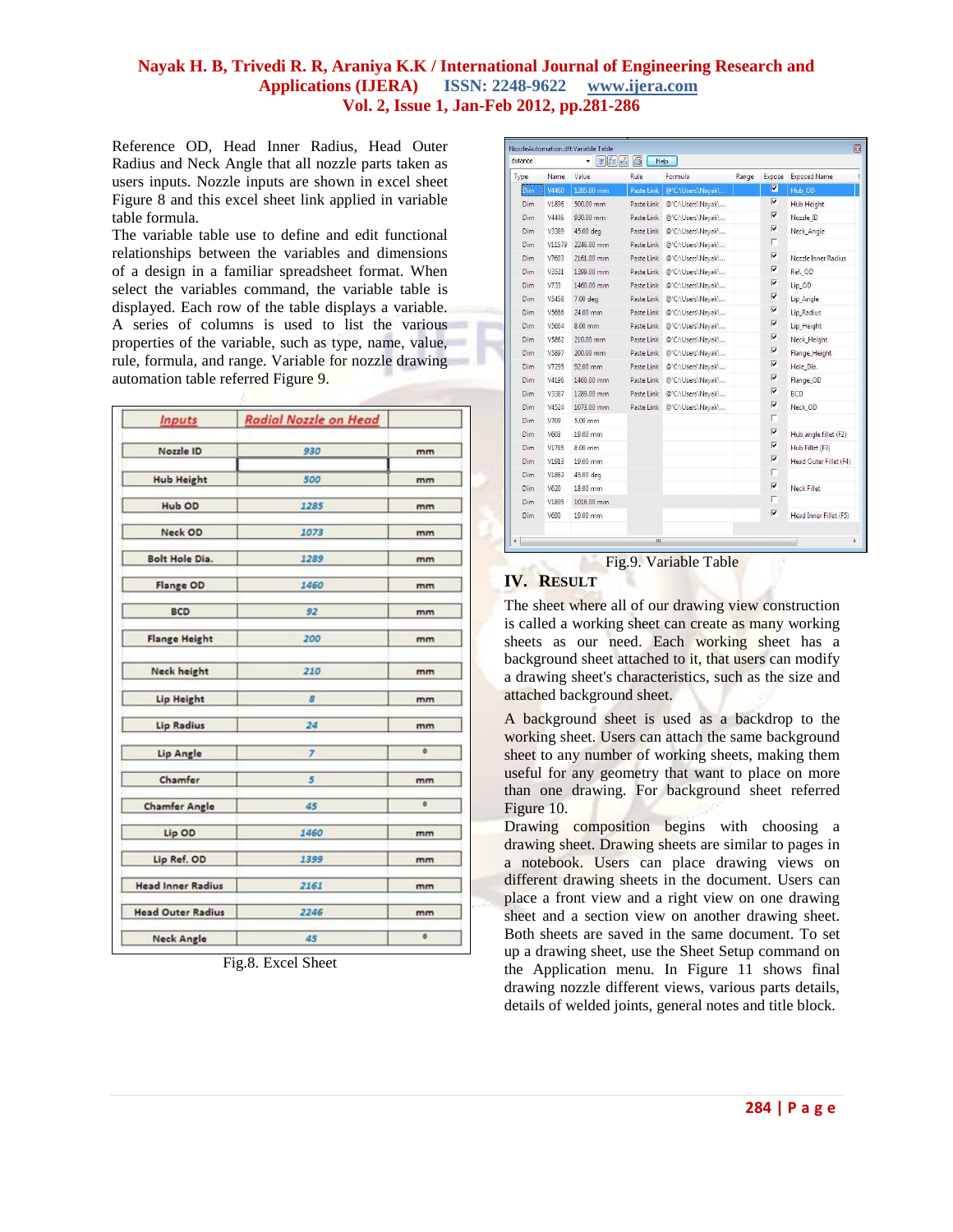

Fig.11. Manufacturing nozzle drawing sheet